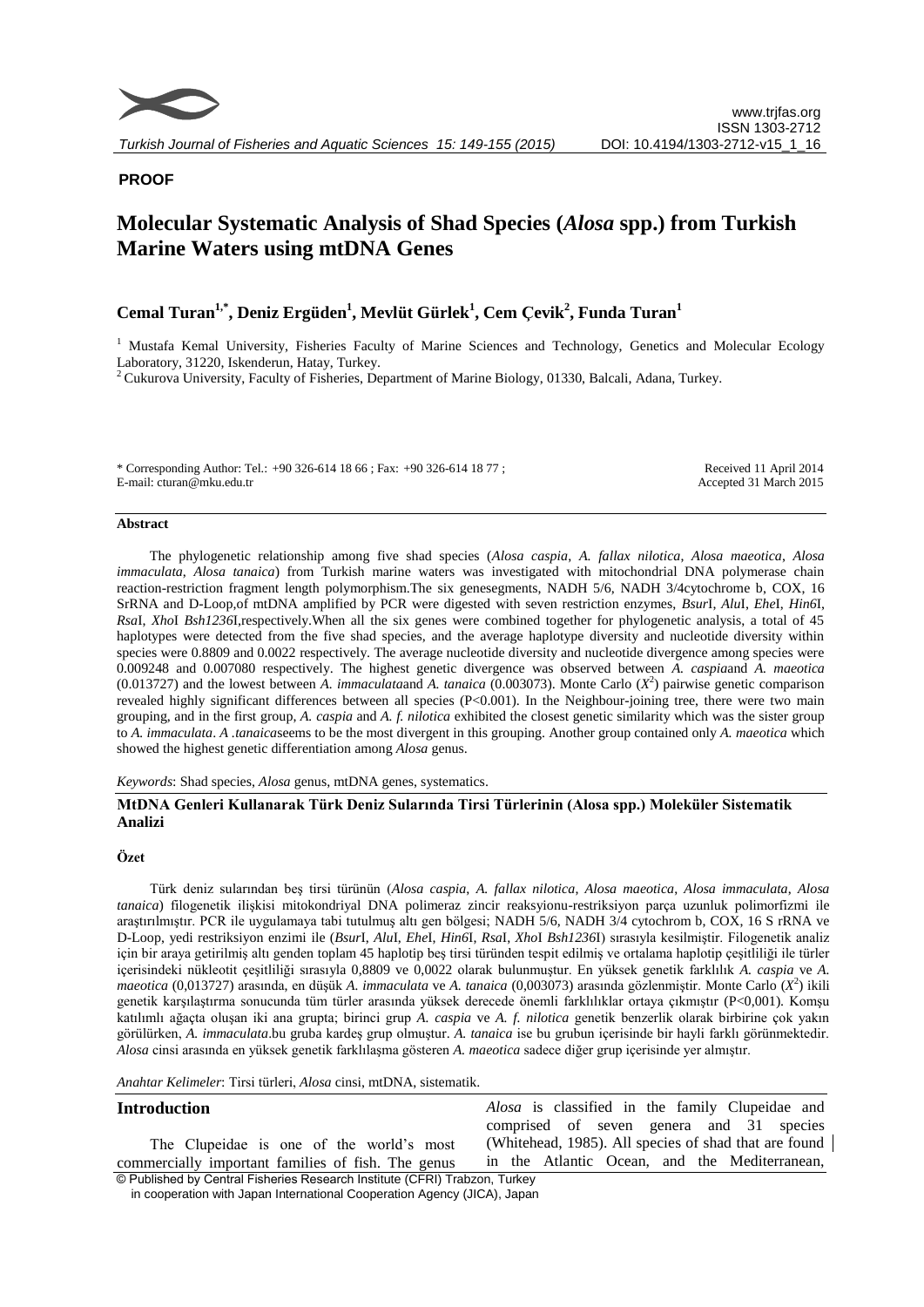Marmara, Black, Azov,and Caspian Seas are currently united under a single genus, *Alosa*. They are pelagic, predominantly anadromous fish and inhabit marine, estuarine and fresh water regions.

Generally only one species (*Alosa maeotica*) and six subspecies (*A. caspia bulgarica,Alosa caspia nordmanni, Alosa caspia palaeostomi, Alosa caspia tanaica, Alosa fallax nilotica, Alosa pontica pontica*) within the genus *Alosa*exist in the Black Sea on the basis of morphological characters (Slastenenko, 1956; Kuru, 1980; Geldiay andBalık, 1996; Demirsoy, 1998; Mater andBilecenoglu, 1999). However, Bilecenoglu *et al*. (2002) and Kuru (2004) revised the *Alosa* species and concluded that four species (*A. caspia*, *A. maeotica, A. tanaica, A. pontica*), and one subspecies (*A. fallax nilotica*) exist within the genus *Alosa* in the Black Sea on the basis of morphological characters. Moreover, Pontic shad *Alosa pontica* has been recently revised as *Alosa immaculata*by Kottelat (1997).

In the Black, Marmara, Azov and Caspian Seas, four *Alosa* species are endemic: Caspian shad *Alosa caspia* (Eichwald, 1838), Black Sea shad *Alosa maeotica* (Grimm, 1901), Pontic shad *Alosa immaculate* (Bennet, 1835), and Azov shad *Alosa tanaica* (Grimm, 1901). *A. caspia* is commonly found in the Black, Marmara, Azov and Caspian Seas. *A. maeotica* occurs in the Black Sea (western part) and Marmara Sea. *A. tanaica* is found in the southwest Black Sea. *A. pontica* is found along the south Black Sea coast and the Marmara and Azov Seas (Svetovidov, 1963; Aksiray, 1987; Whitehead, 1984). However, the subspecies twaite shad (*Alosa fallax nilotica* (Saint-Geoffrey, 1908) has a broad distribution expanding from the eastern Atlantic including the Mediterranean, the Marmara and Black Sea.

Despite the number of studies on the biology, distribution and the identification characteristics of the *Alosa* species (Svetovidov, 1964; Whitehead, 1985; Aksiray, 1987; Turan and Basusta, 2001; Erguden *et al*., 2007; Turan *et al*., 2007; Eschmeyer, 2014), little is known about their phylogenetic relationships resulting in a systematic and taxonomic uncertainty which may undermine the establishment of adequate conservation measures.

Rapidly evolving mitochondrial DNA genes have been shown to be a powerful tool for the assessment of phylogeographic patterns in anadromous and marine fishes (Meyer *et al*., 1990; Bernatchez and Wilson 1998; Turan *et al*., 2009a). The pattern of maternally inheritance and rapid rate of evolutionary change of mtDNA compared to nuclear DNA makes it a suitable tool to accomplish genetic studies of several fish groups at multiple taxonomic levels (Kocher and Stepien, 1997; Durand *et al*., 2002; Turan *et al*., 2009b).

In this study, six mtDNA gene segments (Cytochrome b, COX, D-Loop, ND3/4, ND 5/6 and 16S rDNA) were used to investigate the systematic

relationships of four species (*A. caspia*, *A. maeotica*, *A. tanaica* and *A.immaculata*) and one subspecies (*A. fallax nilotica*) of the genus *Alosa*, and reveal the consistency of the mtDNA genes for the identification of *Alosa* species.

## **Materials and Methods**

Shad specimens were collected using commercial gill net from the Mediterranean, and Black Seas. A total of 150 individuals from *Alosa caspia*, *Alosa fallax nilotica*, *Alosa maeotica*, *Alosa immaculata*, *Alosa tanaica*were collected. Taxonomic identification of the samples was carried out according to Whitehead (1985), Turan *et al*. (2007) and Eschmeyer (2014). The sampling details are given in Table 1. The samples were placed individually into plastic bags, and kept frozen at - 20C until transportation. Muscle tissue was taken from each individual in the field or in the laboratory and stored in 98% ethanol.

Total l DNA was extracted using a high-salt protocol (Sambrook *et al*., 1989).Mitochondrial DNA variation was analyzed by restriction fragment length polymorphisms (RFLPs) performed on PCR amplified products. Six mtDNA genes, Cytochrome b, COX, Dloop, ND 3-4, ND5-6, 16S rRNA, were amplified using universal primers. These mtDNA genes were chosen because they offer different levels of sensitivity for phylogenetic analysis. The list of universal primers is given in Table 2.

PCR amplification conditions were as follows: one preliminary denaturation 94°C for 5 min followed by 35 PCR cycles. Strand denaturation was made at 94 °C for 1 min, annealing at 52°C/20s 72°C, and primer extension at 72°C for 1.5 min. A final extension at 72°C for 5 min was performed. Same PCR conditions were used for all genes. The PCR cocktail used for all mtDNA geneswere;2.5 µl 10X polymerase buffer, 0.5 µl dNTP (10 mM), 0.3 µl Taq DNA polymerase (3 U/µl), 0.10 µl primers, 1µl template DNA, and water for a total reaction volume of 25 µl.

Amplified mtDNA segments from two individuals per population were digested with different restriction enzymes to check presence of recognition sites. The informative restriction enzymes were then applied to all species. Six restriction enzymes were used for each gene segment. The informative restriction enzymes, used in the analyses,were *Bsur*I *(Hae III*), *Alu*I, *Ehe*I (*Nar*I),*Hin6*I(*Hha*I), *Rsa*I, and *Xho*I for the ND5/6 gene segment, and *Hae III*, *Hha*I*,Xho*I*, Alu*I, *Rsa*I*, Bsh*1236I (*FnuD*II)for the Cytb, COX, D-Loop,ND3/4 and 16SrDNA gene segments for all species. The fragments of the restricted DNA samples were separated on 6% polyacrylamide gels, together with a size marker. A silver nitrate staining protocol (Tegelström, 1987) was used to visualize the DNA fragments on gel.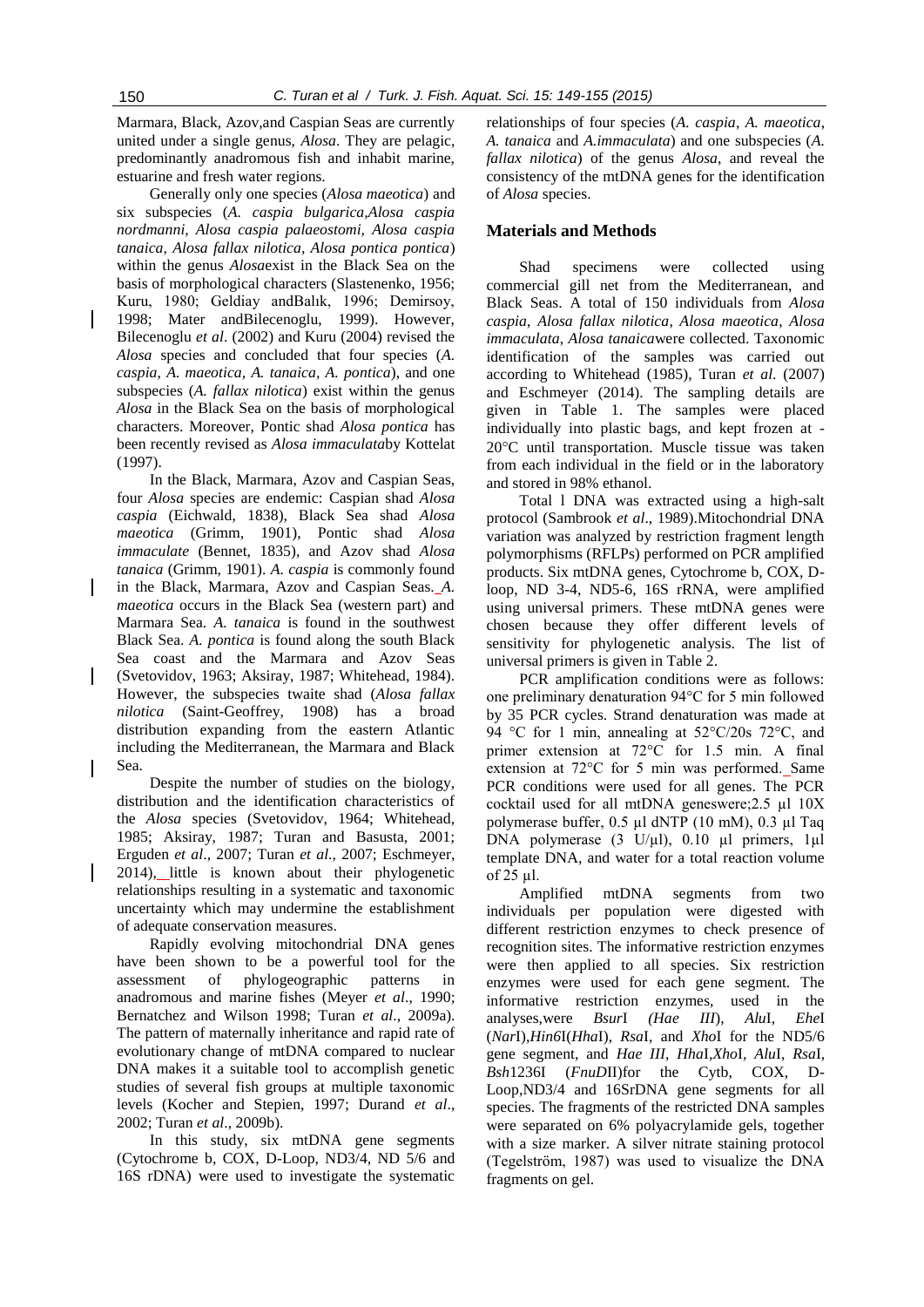**Table 1.** The samplingdetails of *Alosa* species

| <b>Species</b>          | <b>Sampling</b><br>Location | Geographic<br>Coordinates              | Collection<br>Date | Gear     | Sample<br>size |
|-------------------------|-----------------------------|----------------------------------------|--------------------|----------|----------------|
| Alosa caspia(AC)        | Black Sea (Sile)            | $41^{\circ}$ 10' N 29 $^{\circ}$ 39' E | 19.11.2005         | Gill net | 30             |
| A. fallax nilotica(AFN) | Mediterranean Sea (Mersin)  | $36^{\circ}$ 48' N $34^{\circ}$ 41' E  | 04.12.2005         | Gill net | 30             |
| Alosa maeotica(AM)      | Black Sea (Sile)            | $41^{\circ}$ 10' N 29 $^{\circ}$ 37' E | 07.11.2005         | Gill net | 30             |
| Alosa immaculata(AI)    | Black Sea (Sile)            | $41^{\circ} 10'$ N $29^{\circ} 35'$ E  | 27.10.2005         | Gill net | 30             |
| Alosa tanaica(AT)       | <b>Black Sea(Sile)</b>      | $41^{\circ}$ 10' N 29 $^{\circ}$ 38' E | 18.11.2005         | Gill net | 30             |

**Table 2.** The structure of the universal primers used for mtDNA gene regions in the study

| Gen Region | Primers                                         |
|------------|-------------------------------------------------|
| Cyt b      | F: 5'-CCT TCT AAC ATT TCA GTC TGA TG-3'         |
|            | R: 5'-AGG ATT GTG GCC CCT GCA AAT AC-3'         |
| COX        | $F: 5'$ -AGC CCA TGA CCT TTA ACA GG-3'          |
|            | R: 5'-GAC TAC ATC AAC AAA ATG TCA GTA TCA-3'    |
| $D-loop$   | F: 5'-CAC AGG TCT ATC ACC CTA TTA AC CA-3'      |
|            | R: 5'-CTG GTT CGT CCA AGT GCA-3'                |
| ND3/4      | F: 5'-TAA (C/T)TA GTA CAG (C/T)TG ACT TCC AA-3' |
|            | R: 5'-TTT TGG TTC CTA AGA CCA A(C/T)G GAT-3':   |
| ND5/6      | F: 5'-AAC AGT TCA TCC GTT GGT CTT AGG-3'        |
|            | $R: 5'$ -TAA CAA CGG TGG TTC TTC                |
| 16S        | $F: 5'$ -CG (CT) AAG GGA A (ACT) G CTG AAA-3'   |
|            | R: 5'-CCG GTC TGA ACT CAG ATC ACG TAG-3'.       |

The degree of nucleotide divergence was estimated using the REAP computer package (McElroy *et al*., 1992). Neighbour-Joining method (Saitou and Nei, 1987) was used for the construction of the phylogenetic trees. The confidence of the branches was evaluated by bootstrapping (1000 replicates) (Felsenstein, 1985). Trees were drawn using the MEGA5 program (Tamura *et al*., 2011). The degree of geographical heterogeneity of mtDNA haplotype distribution was assessed using  $X^2$  statistics as described by Roff and Bentzen (1989). For restriction site data, Monte-Carlo randomization tests were performed to determine the significance of haplotype frequency distributions among sampling sites using MONTE program from REAP package(McElroy *et al*.,1992).

## **Results**

The amplified segments of ND 5-6, ND3/4, Cyt b, 16S rRNA, Dloop, COX gene regions were approximately 2500, 2400, 2100, 2000, 1800, 1300 bp, respectively, which is corresponding to about 75% (12.1 kb in total) of a typical 16 kb mitochondrial genome (Wallace, 1986; Meyer, 1993).The restriction enzymes generated a total of 219 restriction sites, corresponding to an estimated average number of 948 bp surveyed (about 6% of total mtDNA). Heteroplasmy was not detected. Polymorphism was found in ND 5/6, Cyt b, D-loop and 16S rRNA genes. However, ND3/4 and COX genes were monomorphic for all species.

## **ND 5/6**

The ND 5/6 mt DNA gene region generated 21 different haplotypes for five species.Seven restriction enzymes had at least one recognitionsite on the amplified ND 5/6 gene segments. The highest number of haplotypes (8 haplotypes) was observed for *A. f. nilotica* and *A.immaculata*, and lowest number of haplothpes (1 haplotypes) was observed for *A. caspia*. In the Neighbor Joining (NJ) tree, *A. caspiaand A. maeotica*were clustered together and exhibited close genetic similarity to *A. immaculate*, *A. tanaica*was clustered together with *A. f. nilotica* that showed the highest genetic differentiation (Figure1).

#### **Cyt b**

The Cyt bgene region generated 18 different haplotypes for five species.Seven restriction enzymes had at least one recognition site on the amplified Cyt b gene segment. The highest number of haplotypes (4 haplotypes) was observed for *A.immaculate*, and the lowest (1 haplotypes) was observed for *A. maeotica*. In the NJ tree, *A. maeotica* seems to be the most genetically distinct species from the other four species. *A. caspia* and *A. maeotica* showed the highest genetic differentiation among *Alosa* genus (Figure 1).

## **D-loop**

Six restriction enzymes generated 6 different haplotypes. In the NJ tree, *A. immaculate* seems to be the most genetically distinct species, while *A. caspia*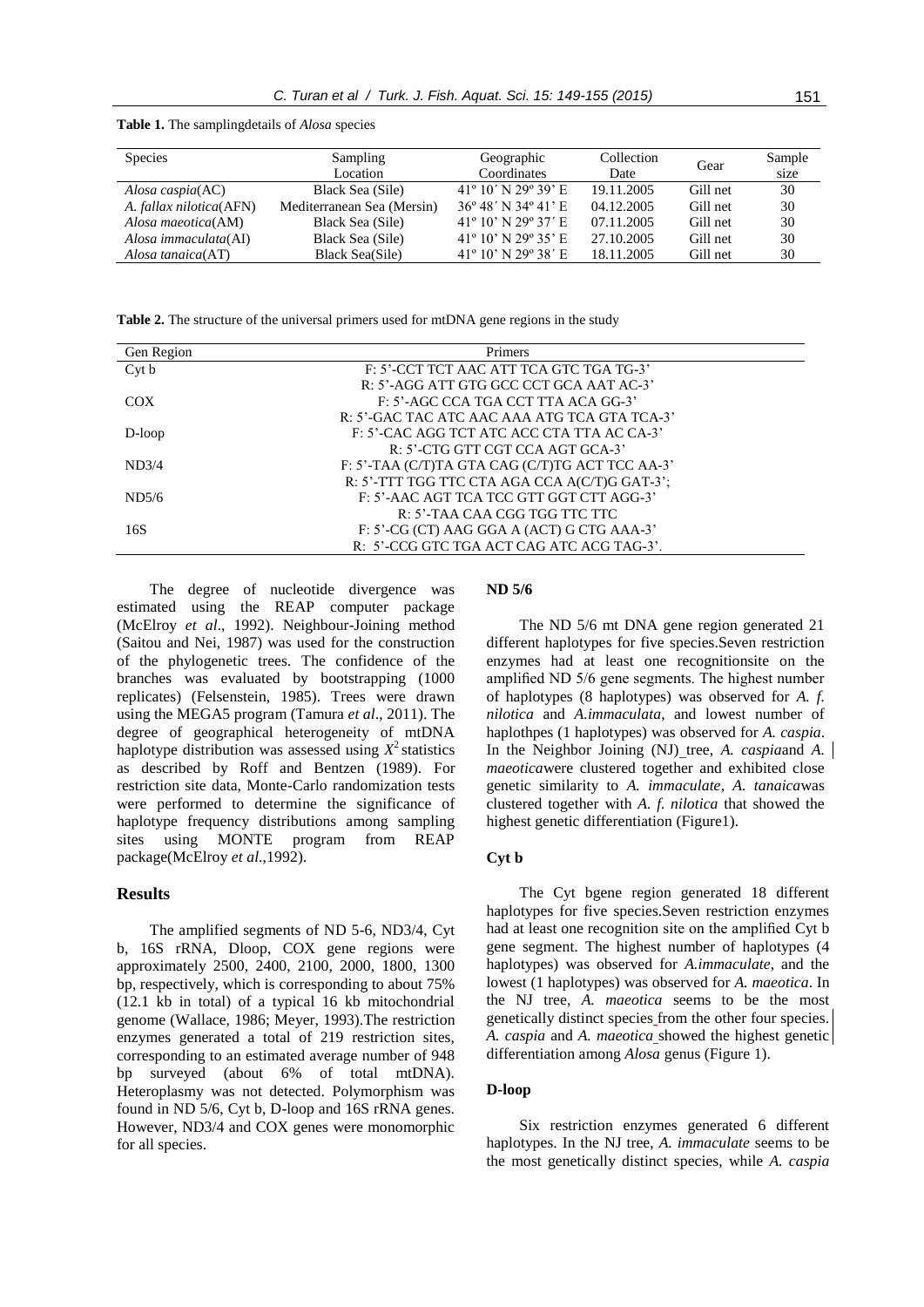

Cvt b



**Figure 1.** Neighbour-joining trees of the molecular systematic relationships amongthe five shad species of the genus *Alosa*  for each gene.

and *A. f. nilotica* exhibited closest genetic similarity to *A.maeotica* which showed close phylogenetic relationship to *A. tanaica* (Figure 1).

#### **16S rRNA**

Six restriction enzymes generated 2 different haplotypes for five species. In the NJ tree, *A.f. nilotica*  and *A. tanaica* exhibited closest genetic similarity and *A. caspia* showed close phylogenetic relationship to *A. f. nilotica* and *A.tanaica. A. maeotica* seems to be the most genetically distinct among the five species (Figure 1).

## **Combined mtDNA Genes**

The combined polymorphic and monomorphic six mtDNA gene segments (ND 5/6, Cty b, 16S, Dloop, ND 3/4, COX) revealed45 different combined haplotypes for five shad species. The highest number of haplotypes (13 haplotypes) was observed for *A.f. nilotica*, and lowest number of haplotypes (4 haplotypes) was observed for *A. caspia* (Table 3). The different restriction patterns that can be used as diagnostic marker between the five species, and the total numbers of restriction patterns that can be used for species identification are presented in Table 3. The species-specific patterns, taken into consideration either individually or in various combinations, can be used to distinguish the five species under study. The average haplotype diversity and nucleotide diversity within the genus *Alosa* were 0.8809 and 0.0022 respectively. The average nucleotide diversity and nucleotide divergence among species were 0.009248 and 0.007080respectively. The highest genetic divergence was observed between *A. caspia* and *A.* 

*maeotica* (0.013727), and lowest between *A. immaculata* and *A. tanaica* (0.003073), and lowest nucleotide diversity (0.004902) was observed between *A. maeotica* and*A. Immaculate* (Table 4). In Monte Carlo pairwise comparisons highly significant differences (P<0.001) between all species were found (Table 4).In the NJ tree, *A. caspia* and *A. f. nilotica* exhibited closest genetic similarity which was the sister group to *A. immaculata*. *A. tanaica* was clustered after these species. The other\_line\_age contained *A. maeotica* which showed the highest genetic differentiation among the members of genus *Alosa* (Figure 2).

## **Discussion**

In the present study, both separate and combined analyses of mtDNA genes resulted in different patterns of phylogenetic relationship among the species of *Alosa* genus. With combined analysis of all mtDNA genes, *A. caspia*, *A. f. nilotica, A. immaculata*  and *A. tanaica* exhibited close genetic similarity and *A. maeotica* showed the highest genetic differentiation within *Alosa* genus. The nucleotide divergence of *A. maeotica*from the other *Alosa* species is about 0.01.This indicate that the congeneric divergence between the species of genus *Alosa* is low compared to other marine species such as herring (0.1; Shaw *et al*., 1999), mullets (0.2; Semina *et al*., 2007). The congeneric divergence was similar with horse mackerel (0.01; Turan *et al*.,2009a).Semina *et al*. (2007) reported that the pairwise sequence divergence estimated among the three mullet species based on RFLP analysis of 12S/16S rRNA data varied from 0.27 (between *M. cephalus* and *L. haematocheila*) to 0.10 (between *L. haematocheila* and *L. aurata* ). *A. f.*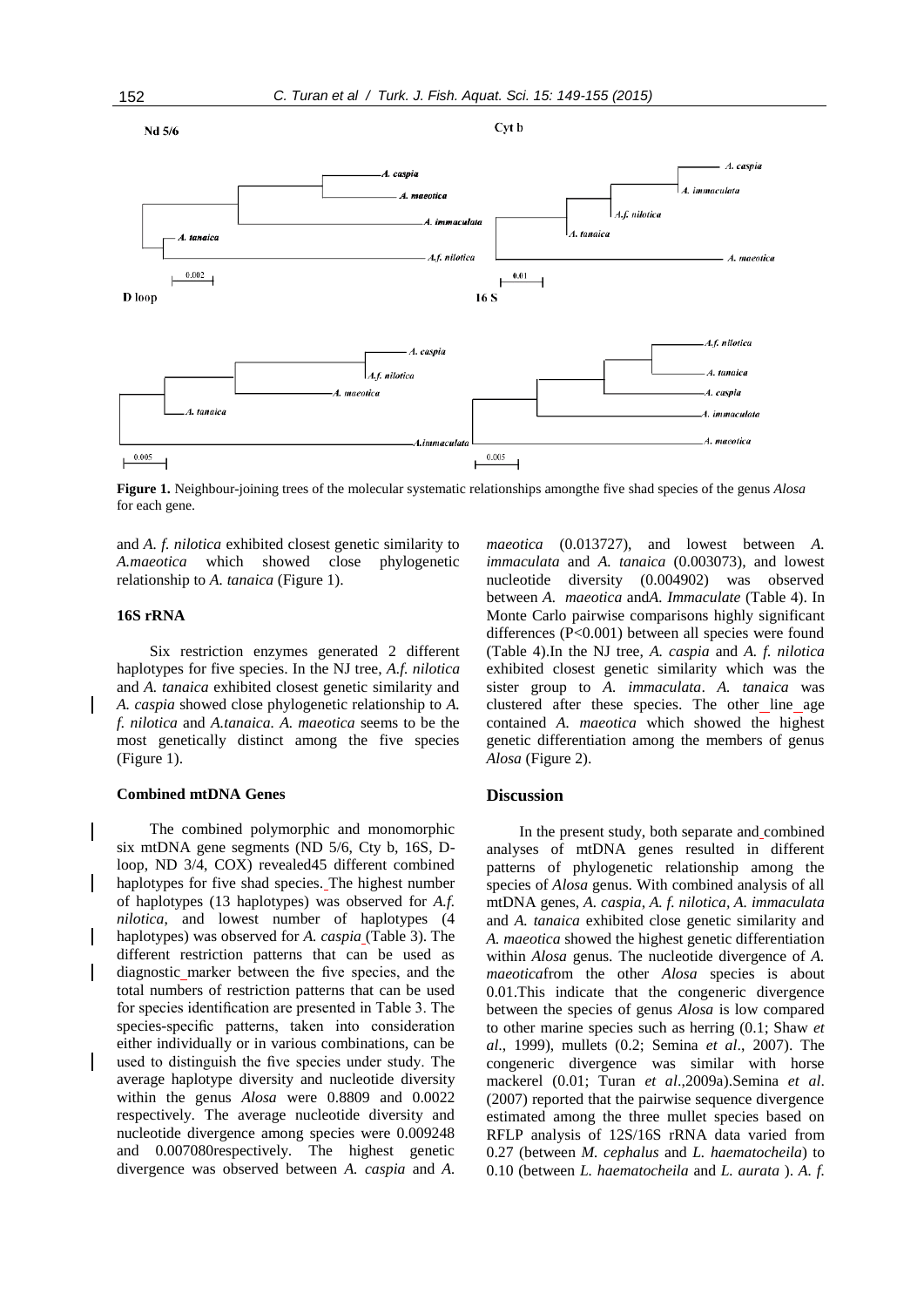|  |  | C. Turan et al / Turk. J. Fish. Aquat. Sci. 15: 149-155 (2015) | 153 |
|--|--|----------------------------------------------------------------|-----|
|--|--|----------------------------------------------------------------|-----|

**Table 3.** Composite genotypes (haplotypes) and frequencies within the studied *Alosa* species

|          | Composite Haplotypes                   | AC     | AFN            | AM             | AI             | AT                       | Total                            |
|----------|----------------------------------------|--------|----------------|----------------|----------------|--------------------------|----------------------------------|
| 1.       |                                        | 8      |                |                |                |                          | 8                                |
| 2.       | AAAAAAAAAAAABAAAAAAABAAAAAAAAAAAAAAA   | 6      |                |                |                |                          | 6                                |
| 3.       |                                        | 9      |                |                |                |                          | 9                                |
| 4.       |                                        | 7      |                |                |                |                          | 7                                |
| 5.       |                                        |        | 2              |                |                |                          | $\overline{2}$                   |
| 6.       |                                        |        | $\overline{4}$ |                |                |                          | 4                                |
| 7.       |                                        |        | 3              |                |                |                          | 3                                |
| 8.<br>9. | AAAAAAAAAAAAAABBBBAAAAAAAAAAAAAAAAAA   |        | 2<br>2         |                |                |                          | $\overline{c}$<br>$\overline{c}$ |
| 10.      |                                        |        | $\overline{c}$ |                |                |                          | $\overline{c}$                   |
| 11.      |                                        |        | 2              |                |                |                          | $\overline{c}$                   |
| 12.      | BBABABAAAAAAAABAABAAAAAAAAAAAAAAAAAAA  |        | $\overline{c}$ |                |                |                          | $\overline{2}$                   |
| 13.      | BBABBBAAAAAAAABBBBAAAAAAAAAAAAAAAAAAA  |        | 2              |                |                |                          | $\overline{c}$                   |
| 14.      |                                        |        | 3              |                |                |                          | 3                                |
| 15.      |                                        |        | $\overline{c}$ |                |                |                          | $\overline{c}$                   |
| 16.      |                                        |        | $\overline{c}$ |                |                |                          | $\overline{c}$                   |
| 17.      |                                        |        | 2              |                |                |                          | $\overline{c}$                   |
| 18.      |                                        |        |                | 6              |                |                          | 6                                |
| 19.      | AABAAABBBBBBCBCCCBBBABAAAAAAAAAAAAAAA  |        |                | 5              |                |                          | 5                                |
| 20.      | AAAABABBBBBBCBCCCBBBABAAAAAAAAAAAAAAA  |        |                | 9              |                |                          | 9                                |
| 21.      | AAAAAABBBBBBCBCCCBBBABAAAAAAAAAAAAAA   |        |                | 5              |                |                          | 5                                |
| 22.      |                                        |        |                | $\overline{c}$ |                |                          | $\overline{c}$                   |
| 23.      | BCAABABBBBBBCBCCCBBBABAAAAAAAAAAAAAAA  |        |                | 3              |                |                          | 3                                |
| 24.      |                                        |        |                |                | 2              |                          | 2                                |
| 25.      |                                        |        |                |                | 6              |                          | 6                                |
| 26.      |                                        |        |                |                | $\overline{4}$ |                          | 4                                |
| 27.      |                                        |        |                |                | 3              |                          | 3                                |
| 28.      | ACAAAAAAAAABBAAAAAAAAAAAAAAAAAAAAAAA   |        |                |                | 3              |                          | 3                                |
| 29.      |                                        |        |                |                | 3              |                          | 3                                |
| 30.      |                                        |        |                |                | 3              |                          | 3                                |
| 31.      |                                        |        |                |                | $\overline{c}$ |                          | 2                                |
| 32.      |                                        |        |                |                | 2              |                          | 2                                |
| 33.      | CAAAAAAAAAABBAAABBAAAAAAAAAAAAAAAAAAAA |        |                |                | 2              |                          | 2                                |
| 34.      |                                        |        |                |                |                | 2                        | $\overline{2}$                   |
| 35.      |                                        |        |                |                |                | 3                        | 3                                |
| 36.      | CAAAAAAAAAABABBBBBAAACAAAAAAAAAAAAAAA  |        |                |                |                | 3                        | 3                                |
| 37.      |                                        |        |                |                |                | 3                        | 3                                |
| 38.      | CABAAAAAAAABABABAAAAACAAAAAAAAAAAAAAA  |        |                |                |                | $\overline{\mathcal{A}}$ | 4                                |
| 39.      | BABAAAAAAAABABBBABAAACAAAAAAAAAAAAAAA  |        |                |                |                | 3                        | 3                                |
| 40.      |                                        |        |                |                |                |                          |                                  |
| 41.      |                                        |        |                |                |                | 2                        | 2                                |
| 42.      | CABAAAAAAAABABBBABAAACAAAAAAAAAAAAAA   |        |                |                |                | $\overline{c}$           | 2                                |
| 43.      | CAAAAAAAAAABACBBABAAACAAAAAAAAAAAAAA   |        |                |                |                | $\overline{c}$           | 2                                |
| 44.      | AAAAAAAAAAABACBBABAAACAAAAAAAAAAAAAA   |        |                |                |                | $\overline{c}$           | 2                                |
| 45.      | CAAAAAAAAAABABABAAAAACAAAAAAAAAAAAAA   |        |                |                |                | 2                        | 2                                |
|          | Total                                  |        |                |                |                | $\overline{c}$           | $\mathfrak{2}$                   |
|          |                                        | 30     | 30             | 30             | 30             | 30                       | 150                              |
|          |                                        |        |                |                |                |                          | <b>AVR</b>                       |
|          | H                                      | 0.7701 | 0.9494         | 0.8276         | 0.9149         | 0.9425                   | 0.8809                           |
|          | $S.E (+/-)$                            | 0.0247 | 0.0157         | 0.0329         | 0.0227         | 0.0160                   | 0.0012                           |
|          | N                                      | 0.0008 | 0.0033         | 0.0013         | 0.0023         | 0.0029                   | 0.0022                           |

Composite genotypes are denoted by capital letters in the following order. ND5/6: BsurI (Hae III), AluI, EheI (NarI), Hin6I(HhaI), RsaI, and XhoI; and Cyt b, 16S rRNA, D-loop, ND3/4,COX: *Hae III*, *Hha*I*,Xho*I*, Alu*I, *Rsa*I*, Bsh*1236I (*FnuD*II), H: Haplotip diversity, N:Nucleotid diversity, S.E.: Standard Error.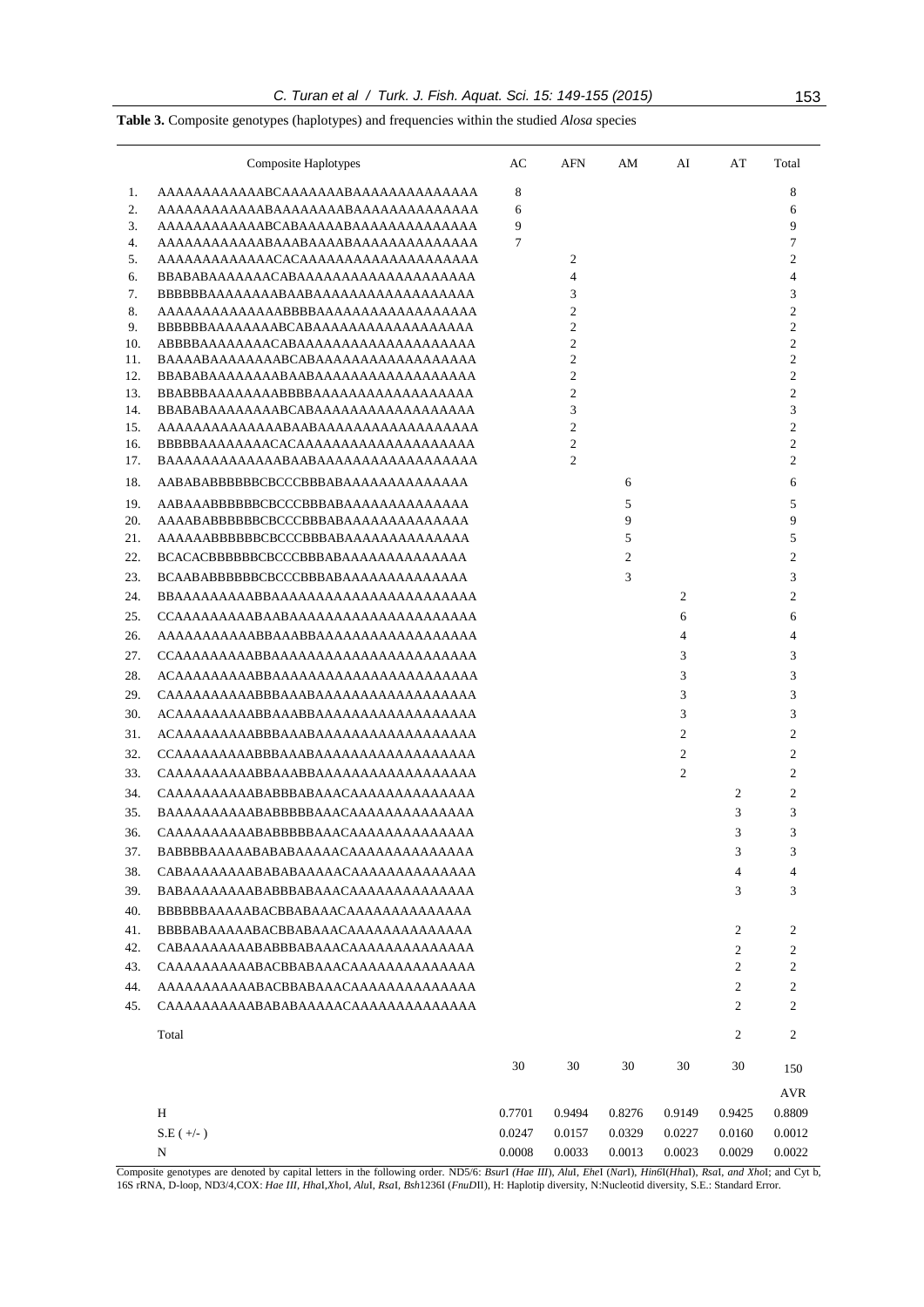| Table 4. Pairwise estimates of nucleotide divergence (below diagonal) and diversity (above diagonal) among the five <i>Alosa</i> |  |  |  |  |  |
|----------------------------------------------------------------------------------------------------------------------------------|--|--|--|--|--|
| species. *, significance value of Monte Carlo $(X^2)$ test $(P< 0.001)$                                                          |  |  |  |  |  |

| <b>Species</b>       | A. caspıa    | A. f. nilotica           | A. maeotica  | A. tanaica   | A. <i>immaculata</i>     |
|----------------------|--------------|--------------------------|--------------|--------------|--------------------------|
| A. caspia            |              | 0.006640                 | 0.005753     | 0.012301     | 0.006664                 |
| A. f. nilotica       | $0.003202$ * | $\overline{\phantom{0}}$ | 0.014901     | 0.006845     | 0.005281                 |
| A. maeotica          | $0.013727*$  | $0.012575*$              |              | 0.014389     | 0.004902                 |
| A. tanaica           | $0.003294*$  | $0.003987*$              | $0.012534*$  |              | 0.014803                 |
| A. <i>immaculata</i> | $0.004764$ * | $0.003489*$              | $0.010155$ * | $0.003073$ * | $\overline{\phantom{0}}$ |



**Figure 2.** NJ tree based on nucleotide divergence. Numbers indicate the percentage out of 1000 bootstrap replicates that each node occurred in this majority-rule consensus tree.

*nilotica* and *A. caspia*clustered together in NJ tree seems to be the closest taxa in the genera. *A. immaculata*showed closergenetic relationship to *A. f. nilotica* and *A. caspia* than to *A. tanaica*.

In the present study, *A. f. nilotica* seems to be the putative sister species of *A. caspia.* This situation is also in agreement with the studies by Faria *et al*. (2006) based on the sequence analysis of two mtDNA (Cyt b, ND1) gene segments. Faria *et al*. (2006) mentioned the existence of ahighly divergent haplotype for *A. immaculata* and a closer relationship between *A. fallax* and *A. immaculata* were found. Bowen *et al*. (2008) similarly used mtDNA sequence analysis and also found the lowest genetic distance between *A. immaculata* and *A. f. fallax*.

The taxonomic status of the genus *Alosa* appears to be in conflict, the number of species in the genus remains in a state of flux. Considerable polymorphism in the genus has resulted in the recognition of numerous sub-species (Bagliniere *et al*., 2003)*.* In this study, phylogenetic analysis of *A.caspia*, *A. fallax nilotica*, *A.maeotica*, *A.immaculata*, *A.tanaica* were carried out, and the pattern of relationship as well as the amount of genetic divergence between species were revealed. In light of current results, additional genetic markers such as single nucleotide polymorphism (SNP) markers that could be obtained easily from next generation sequencing should also be used to evaluate the phylogenetic relationship among Alosa species.

*Alosa* species are extremely vulnerable to anthropogenic changes, especially related to access and quality of their spawning grounds (Faria *et al*., 2006). Therefore, more conservation measures should be conducted to perpetuate the stocks of these species,

especially the rarely found *Alosa* species such as *Alosa maeotica*, *Alosa immaculata*and*Alosa tanaica.*

#### **Acknowledgements**

Thanks to Science and Technological Research Council of Turkey (106T149) for financial support.

#### **References**

- Aksiray F.1987. Türkiye Deniz Balıkları ve Tayin Anahtari.İ.Ü Rektörlüğü Yayınları,İstanbul, 2. Baskı,811 pp. (in Turkish)
- Bagliniere, J.L., Sabatie, M.R., Rochard, E., Alexandrino, P. and Aprahamian, C.D. 2003. The allis shad *Alosa alosa*: biology, ecology, range, and status of populations. In: K.E. Limburg andJ.R. Waldman (Ed.),Biodiversity, Strategies, and Conservation of the World's Shads Bethesda, MD: American Fisheries Society,85-102.
- Bernatchez, L. and Wilson, C.C. 1998. Comparative phylogeography of Nearctic and palearctic fishes. Molecular Ecology,7:431-452. doi: 10.1046/j.1365-294x.1998.00319.x
- Bilecenoglu, M., Taskavak, E., Mater, S. and Kaya, M. 2002. Checklist of the marine fishes of Turkey. Zootaxa,113:1-194.
- Bowen, B.R., Kreiser, B.R., Mickle, P.F., Schaefer,J.F. and Adams, S.B. 2008.Phylogenetic relationships among North American *Alosa* species (Clupeidae). Journal of Fish Biology,72:1188-1201.

doi: 10.1111/j.1095-8649.2007.01785.x

- Demirsoy A. 1998. Yaşamın Temel Kuralları (Böceklerdışındaomurgasızlar).Metaksan A.S., Ankara, Cilt 2, Kısım I,1210 pp. (in Turkish)
- Durand, J.D., Tsigenopoulos,C.S., Unlu, E., Berrebi, P.2002*.* Phylogeny and biogeography of the family